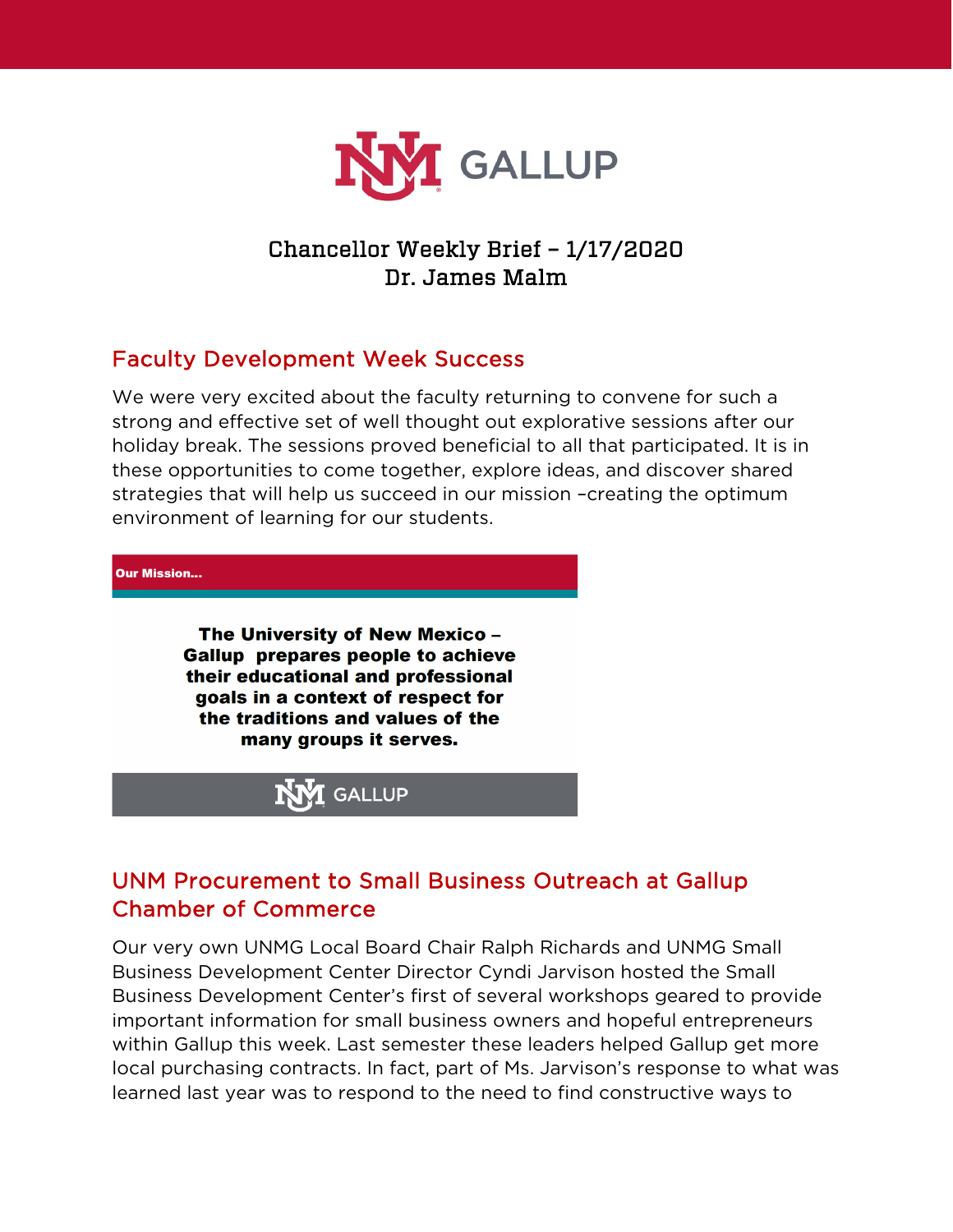include UNM in this public session. UNM Procurement was able to engage with the local business community to better connect with the University's \$750million a year purchasing outlay. I was enthusiastic to play a role in introducing them as a way to start the session.

| <b>AMERICA'S</b>                                                 | <b>SMALL BUSINESS DEVELOPMENT</b><br><b>CENTER AT UNM GALLUP</b><br>IN COLLABORATION WITH GALLUP<br><b>MCKINLEY COUNTY CHAMBER OF</b><br><b>COMMERCE PRESENT:</b>                                                              |
|------------------------------------------------------------------|--------------------------------------------------------------------------------------------------------------------------------------------------------------------------------------------------------------------------------|
| NEW MEXICO<br>Date:<br><b>Tuesday</b><br><b>January 14, 2020</b> | <b>UNM Procurement to Business</b><br><b>Outreach Event</b>                                                                                                                                                                    |
| Times<br>12:00pm - 3:00pm                                        | Have you ever wondered if selling to the University of<br>New Mexico makes sense for your business?                                                                                                                            |
| Location:<br>Gallen Chamber<br>Of Computer                       | If yes, then come to this assaion where questions like<br>those will be answered:                                                                                                                                              |
| <b>Meeting Room</b><br>106 W. Hay, 66 Gallup, NM                 | . Does UNM purchase my particular product or<br>service?                                                                                                                                                                       |
| <b>Registration Info:</b>                                        | · How do I get started?                                                                                                                                                                                                        |
| <b>SBDC at UNM Gallup</b>                                        | - What certifications help?                                                                                                                                                                                                    |
| (505) 722-2220<br>https://                                       | . What resources are available to help me?<br>Do you understand Job Order Contracting (JOC)?<br>٠                                                                                                                              |
| nmsbdc.coontordiract.                                            | This event has a UNM Procurement theme. The after-<br>noon will start off with UNM Procurement presentation<br>explaining their procurement process and the                                                                    |
|                                                                  | Construction Delivery Method (JOC), as well as up-<br>coming apportunities. Then will conclude with one-on-<br>one individual consultations with resource partners.<br>(SBDC, NMPTAC, UNM Procurement, and Gallup<br>Chamber). |
|                                                                  |                                                                                                                                                                                                                                |
| COLLIDA                                                          | De See Norte Possesent Transfer Australia Gebruik (FTAT) e Saler et al Desain a<br>concertibo actuarent achi fre Cafanzo Lengtar, Angera. Die NA 9750 h also davission fra<br>25% of King Market                               |
|                                                                  | PLEASE REGISTER IN ADVANCE                                                                                                                                                                                                     |

### Martin Luther King, Jr.

Next Monday we will observe Martin Luther King Jr. and the Civil Rights Movement of the United States. He though not alone—made such a great impact on how our country strives to look at the content of each of the characters we embody and how each adds to the success of the greater good for our nation. I particularly enjoy his many great speeches that encourage us to open our hearts and minds to each other and how he reminds us to never take our "eye of the ball" when it comes to combating oppression, bigotry and in justice. What most resonates for the work we do here can be found in the words of his "Life's Blueprint" speech. Take a look: <https://youtu.be/zGt1zbNt2TI>